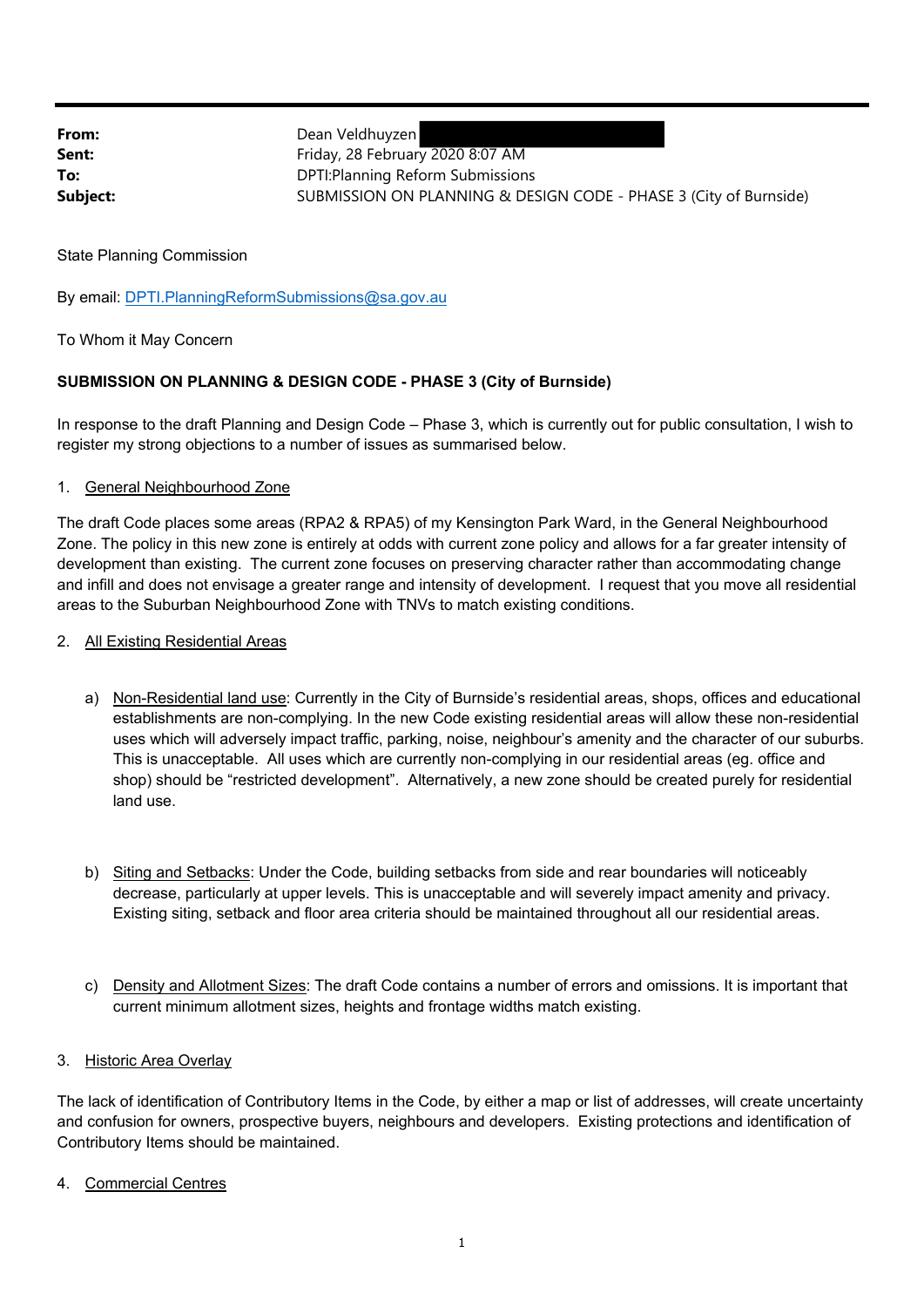The Code places large scale centres in the same zone as small local shops, allowing large scale development and more intensive land uses throughout all these areas. This is inappropriate. A hierarchy of centres should be maintained. Additional zone(s) are needed to cater for the lower intensity local centres, particularly in older established areas.

## 5. Public Notification

The Code should reflect the City of Burnside's current Development Plan policy with respect to the notification of neighbours and the public. The Code should include notification for all development that increases development intensity, including additional dwellings on the site, two storey development, earthworks where new dwelling is located 600mm above ground level, and change of use from residential to non-residential.

## 6. Tree Canopy and Climate Resilience

The 30-Year Plan calls for an increase in tree canopy cover, however, the draft Code works directly against this by facilitating larger developments and the easier removal of trees on both private and public land. This will result in a significant reduction in canopy cover, habitat loss and climate resilience, due the increased infill development opportunities, reduction in minimum site areas, site coverage, setbacks and increased number of street crossovers.

Unless the above issues are addressed and the draft Code is amended to reflect these concerns, there will be an unacceptable loss of local character and amenity in my neighbourhood.

I trust that the concerns detailed above will be given your full consideration.

Yours sincerely

Dean Veldhuyzen

Kensington Park 5068



**sarah.com.au**

**Dean Veldhuyzen Senior Project Manager** M: 0403 285 197 T: 08 7129 8888 F: 08 7129 8899 E: Dean.Veldhuyzen@sarah.com.au



This email and any files transmitted with it are confidential and intended solely for the use of the individual or entity to which they are addressed. This email and any files attached, may not be forwarded, carbon copied or otherwise provided to individuals or entities not included in the sender's original email, without the permission of the sender. If you have received this email by mistake, please advise the sender by return